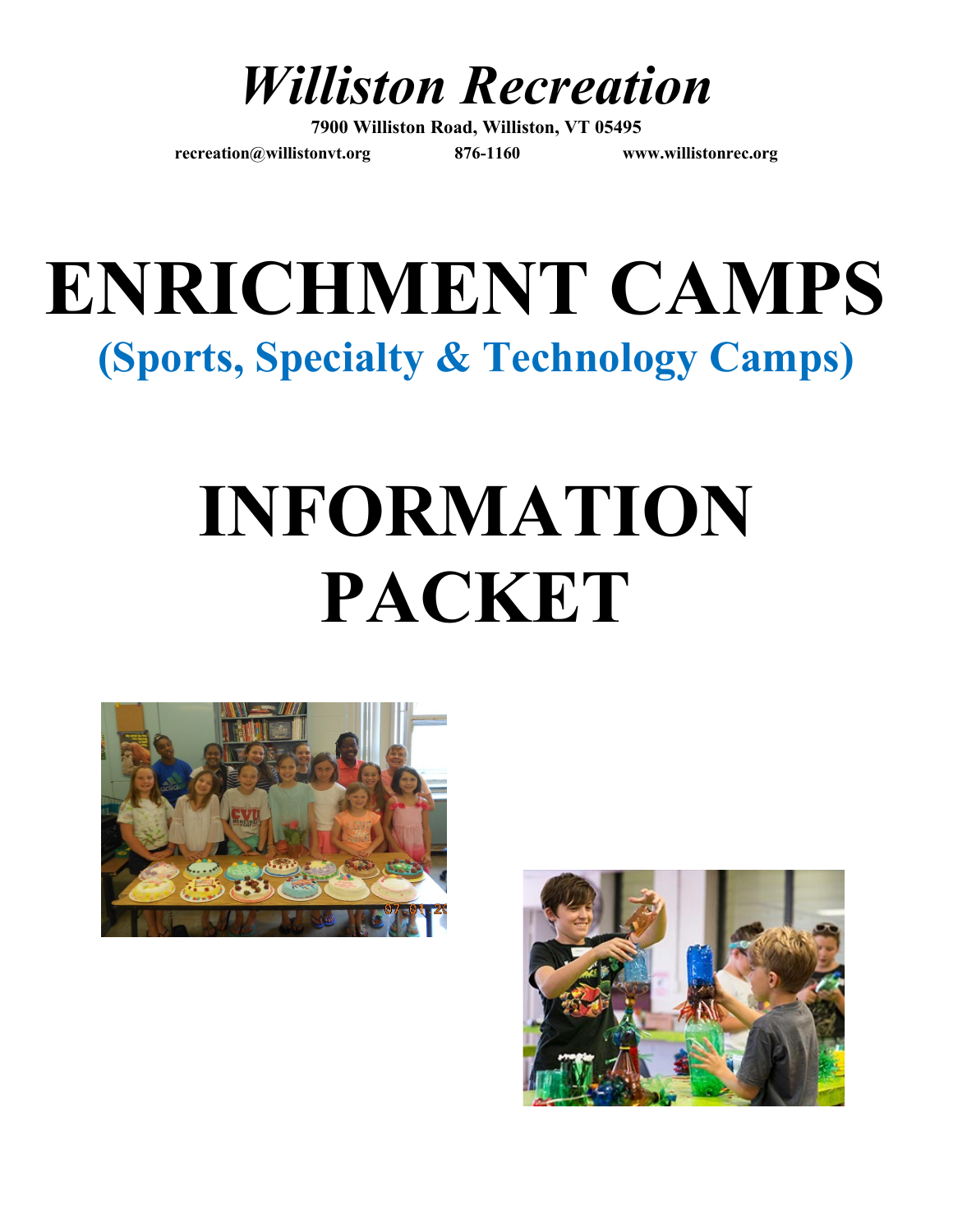### **Williston Enrichment Camps Preparing Your Child for Camps- What to Bring, Pack and Procedures**

#### **Financial Responsibilities**

**FINAL BALANCE**- The balance of your payment for the camps, that your child will be attending, must be paid by the second Friday in June. If the final payment is not made before this date your child will be removed from the camp list and will not be allowed to attend until the balance is finalized.

#### **Camp Registration**

- Online Registration, with the online payment option of a credit card, is open until midnight Thursday of each week, for the next week's camps.
- Registration with a check or cash, must be done at the Rec. Dept. prior to 4:0pm Thursday of each week, for the next week's camps.
- Camp registrations must be paid in full at the time of registration after the second Friday of June.

#### **Camp Deadlines**

#### **1st Deadline for Enrichment Camps- The First Friday in June**

- This deadline is used to determine if the Enrichment Camps- Sports, Specialty & Technology- have meet the minimum number required to be offered.
- The instructors are notified on this date of their numbers and can choose to cancel or offer their camp.
- Participants of any camps cancelled will be contacted the following week and offered a transfer into a different camp or a full refund.
- This deadline is done so families can find other opportunities for their children if an enrichment or sports camp is cancelled.

#### **2nd Deadline for Enrichment Camps**

- Registration for camps close the Thursday prior to the start date of each camp.
- Fridays are for preparing for the next week of camps.

#### **Camp Cancellation Policy** The following refund policy is specific for all Camps

- The Recreation Dept. reserves the right to cancel or consolidate any camps which do not meet the minimum participation required. The deposit and a full refund will be issued if any camp is cancelled.
- $\bullet$  If you decide to cancel your child's registration in camp, refunds are granted up to ten (10) days prior to the start of a camp.
- The Non-Refundable \$25 deposit is deducted from all camps that you cancel. If there is an outstanding balance, the refund will be automatically applied, and any remainder will be refunded. Refund checks take approximately three weeks to process and receive.

#### **Transportation**

- Parents or guardians must transport their child to and from camps each day.
- **Walkers or Bikers**: Any child, allowed by parents or guardians, to walk or bike to and from camps must provide the instructor with a written note, on the first day of camp, giving the child the permission to do so.
- The time of arrival and departure of the camper from our camp must be written on the note.
- Parents must accompany child on first day of camp to check-in and give note to instructor.

#### **Parking**

- Parking is only allowed in designated parking spaces.
- Do not park in Fire or Bus lanes. They are still in use during the summer months. You could be towed or ticketed if you do.

#### **Camp Times**

- Campers are **NOT** to be dropped off early for camps and they must be picked up promptly at the end of camps.
- Please be sure to make every effort to have your child in camp during the camp hours.

#### **Check-In/Check-Out**

- Check in for the camps at Williston Central School is on the west side of the building near the "After Hours Entrance".
- Campers must be checked-in and checked-out each day they are at camp by a parent or guardian.
- Parents and/or guardians must accompany their child for check-in each day.
- No child is to leave camp or the property with any adult, without first checking out with the instructor or designee.
- Children must inform the instructor if they are not to leave with a certain adult or are uncomfortable going with any adult.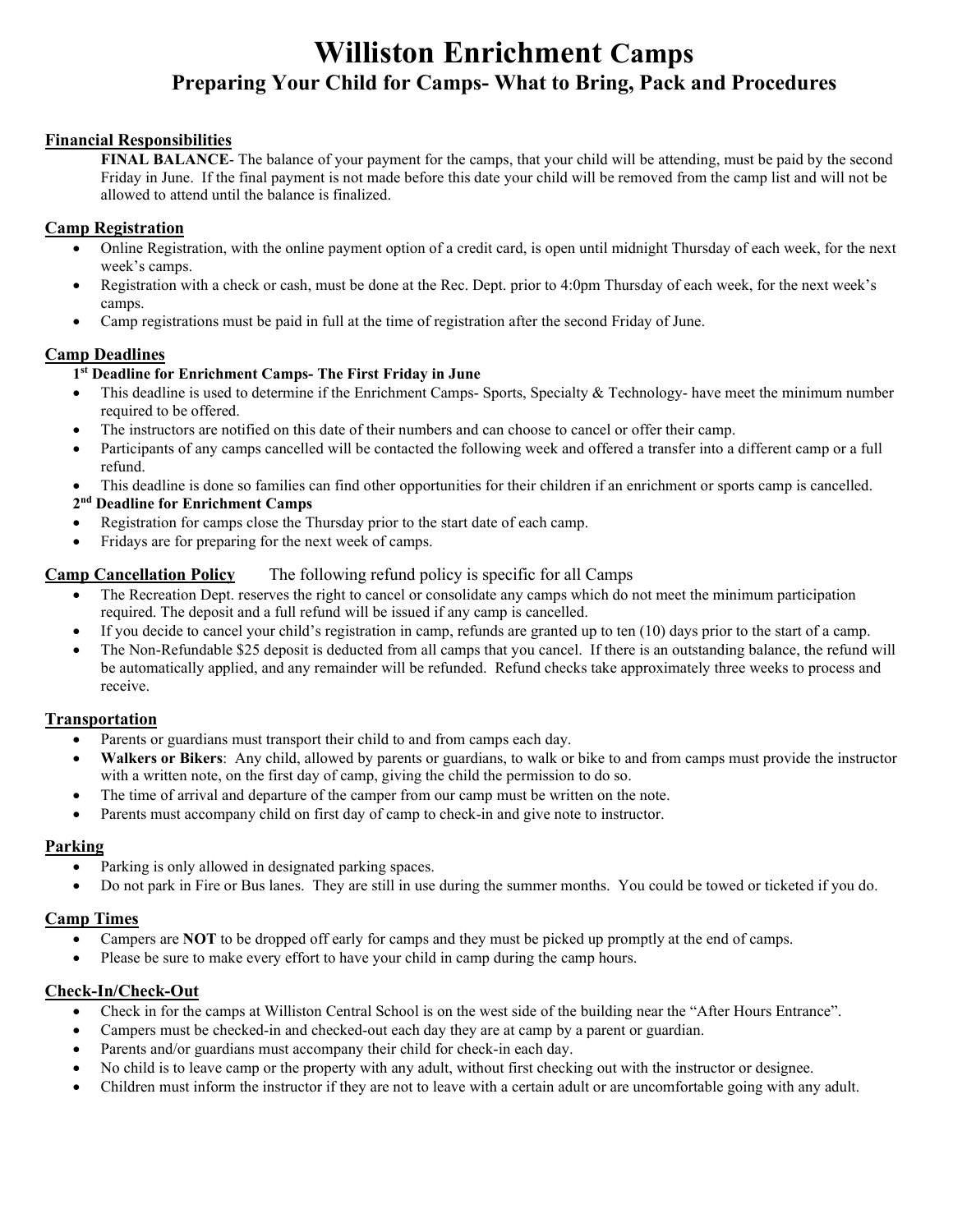#### **Appointments/Early Pick -Up**

- Late Arrivals & Early Pick-ups are highly discouraged during the camp day. It interrupts your child's experience and is distracting to the camp community.
- Parents should avoid making appointments when your child is attending camp. If you do so, you will need to plan around the camp schedule.
- Instructor must be informed of the appointment at check-in in the morning. Plan for extra time when picking up your child. Campers are not waiting, as there is not the staff to supervise.

#### **How To Reach Camp**

- If you must get a message to camp during camp hours, an email will be provided in the welcome email that is sent prior to the camp's first day.
- Do not call the Rec. Dept as the Rec. Staff is out at camps and doesn't have access to phone messages.
- Do not call the school, the secretaries are not there to take messages and don't have regular hours in the summer.

#### **Visitors**

- Personal visits by parents, relatives and/or friends during camp is not allowed.
- All people at camp must be a registered participant.

#### **Camp Property**

- No camper is to leave camp property at any time.
- If a camper runs away or does not remain with group, parents will be notified and required to pick up their child from camp.

#### **Labeling**

- It is very important that all personal items and clothing be marked with your child's name with permanent ink or labels.
- The camps are not responsible for lost, misplaced, or stolen items.

#### **Lost & Found**

- Please be sure to check for lost and found items daily.
- At the end of the summer all lost and found items will be kept at the Recreation Office until the end of the Fall season, at that time all items are donated to a local charity.

#### **Health And Safety Information**

- The health and safety of each camper is always our primary concern. Please read through the following information. **Illness:** 
	- o Do not send your child to camp if they are not feeling well.
	- o There is not a nurse on staff or the accommodations for ill children.
	- o Parents will be contacted to pick up their child from camp if their child is ill.

#### **Emergencies:**

- $\circ$  In the event of an accident or sudden illness, the instructor is equipped with the supplies and certified staff to administer first aid/CPR/AED.
- o If the situation warrants further attention, the proper emergency services will be contacted.
- o Parents will be notified, by phone, if any injury or illness requires medical attention. If parents cannot be reached the emergency contact person, that is indicated, will be notified.
- o If a minor injury or illness occurs, parents will be notified at the time of pick-up.

#### **Medications:**

- o Children should take medication at home if possible.
- o If meds need to be administered at camp- Parents must fill out a *Medication Authorization Form* and follow the Medication Policy
- o All meds that are needed to be taken at camp will be kept with the instructor.
- o A Medication Authorization Form and a week of the medication must be brought in each Monday that your child attends and given to the instructor.

#### **Updating Your Contact Information & Keeping Us Informed**

- Instructors need to be able to reach you whenever necessary.
- If at any time you will be at a different location or number for the day, inform the instructor in the morning at check-in.
- Instructors need to be kept updated and informed on anything that could affect your child's behavior or attitude in camp.
	- o For example, if there are things upsetting your child about camp or if there are things outside of camp causing stress.